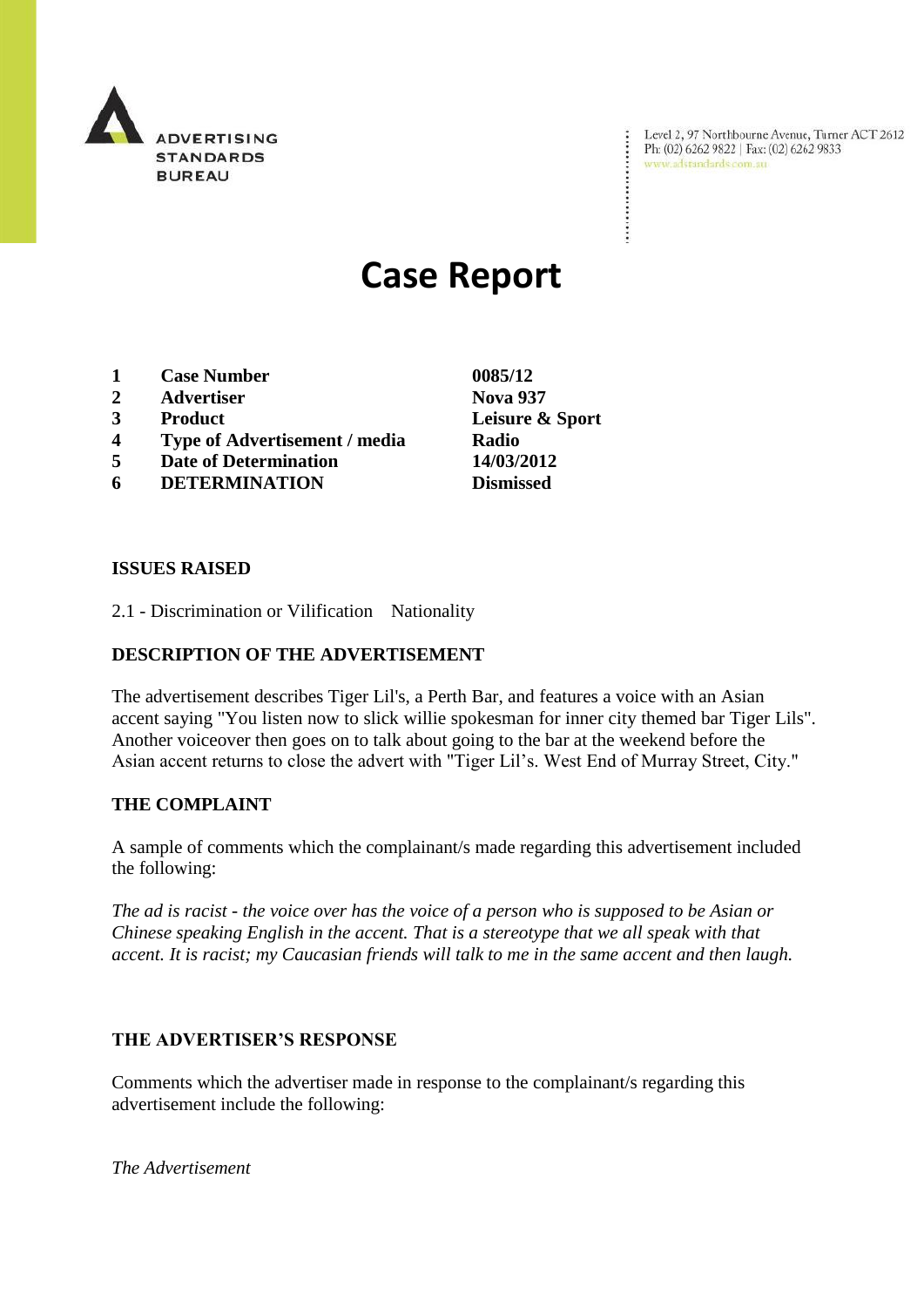*The Advertisement is an irreverent tongue in cheek promotion for Tiger Lill"s. The voice at the beginning and end of the Advertisement is of Asian descent and accented.*

*Whilst we can understand and appreciate the complainant"s point of view in respect of the Advertisement, Nova 93.7 does not think that the Advertisement is in breach of the AANA Advertiser Code of Ethics or other applicable regulation.*

*AANA Advertiser Code of Ethics*

*The complainant raised concerns with the use of a voice (at the start and end of the Advertisement) with a heavy Asian accent to encourage listeners to visit Tiger Lill"s. The complainant asserts that the Advertisement is "racist" and "a stereotype that we all speak with that accent".*

*At the outset it is important to note that Nova 93.7 does not consider itself strictly bound by the Code. Nevertheless, as a matter of corporate policy and broadcasting practice, Nova 93.7 uses its best endeavours to comply with the Code at all times.*

*We believe that the section of the Code most relevant to the complaint is Code 2.1. Section 2.1 of the Code provides that:*

*2.1 Advertising or Marketing Communications shall not portray people or depict material in a way which discriminates against or vilifies a person or section of the community on account of race, ethnicity, nationality, sex, age, sexual preference, religion, disability or political belief.*

*Code 2.1*

*Nova acknowledges that the Advertisement includes a voice of Asian descent which is heavily accented. It could be argued that this small segment of the Advertisement "plays on" a stereotype.*

*However, this audio is in no way negative, demeaning, derogatory or offensive. The tone of the Advertisement is positive and light-hearted, not negative, aggressive or discriminatory. Whilst we acknowledge that the use of the voice and accent may not be to everyone"s liking and is cheeky and irreverent, we do not believe that it breaches Code 2.1.*

*It is not discriminatory nor does it vilify anyone on account of their being of Asian descent. This Advertisement was created over 5 years ago and has played on-air during various periods over the past 5 years. To the best of our knowledge, Nova 93.7 has never received a complaint regarding this Advertisement.*

*In light of the context in which the Advertisement was broadcast, Nova 93.7 believes that the majority of its audience would regard the Advertisement as light-hearted and irreverent. For these reasons, Nova 93.7 strongly believes that the Advertisement does not breach clause 2 of the Code.*

*Whilst Nova 93.7 does not consider that the Advertisement raises issues under section 2 of the Code, Nova 93.7 does value feedback on the Advertisement and intends to monitor any similar complaints received in the future to ensure that these advertisements are not offensive to a significant proportion of the community.* 

*We would welcome the opportunity to provide any further clarification that the ASB may require in relation to this matter.*

## **THE DETERMINATION**